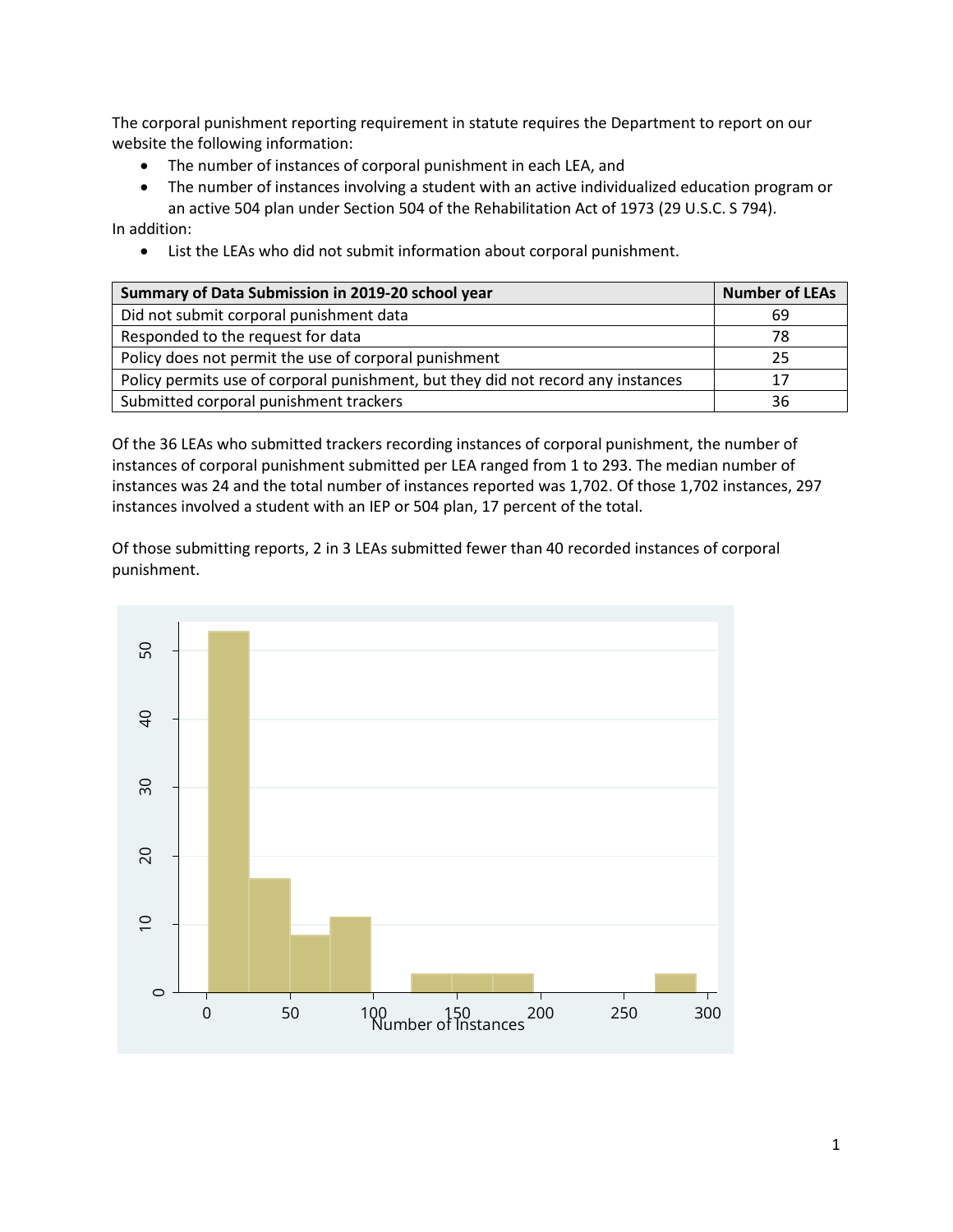Of the 36 LEAs submitting reports, over 2 in 3 reported fewer than 6 instances of corporal punishment that involved students with IEPs or 504 plans. The number of instances that involved students with IEPs or 504 plans ranged from 0 to 50 instances.

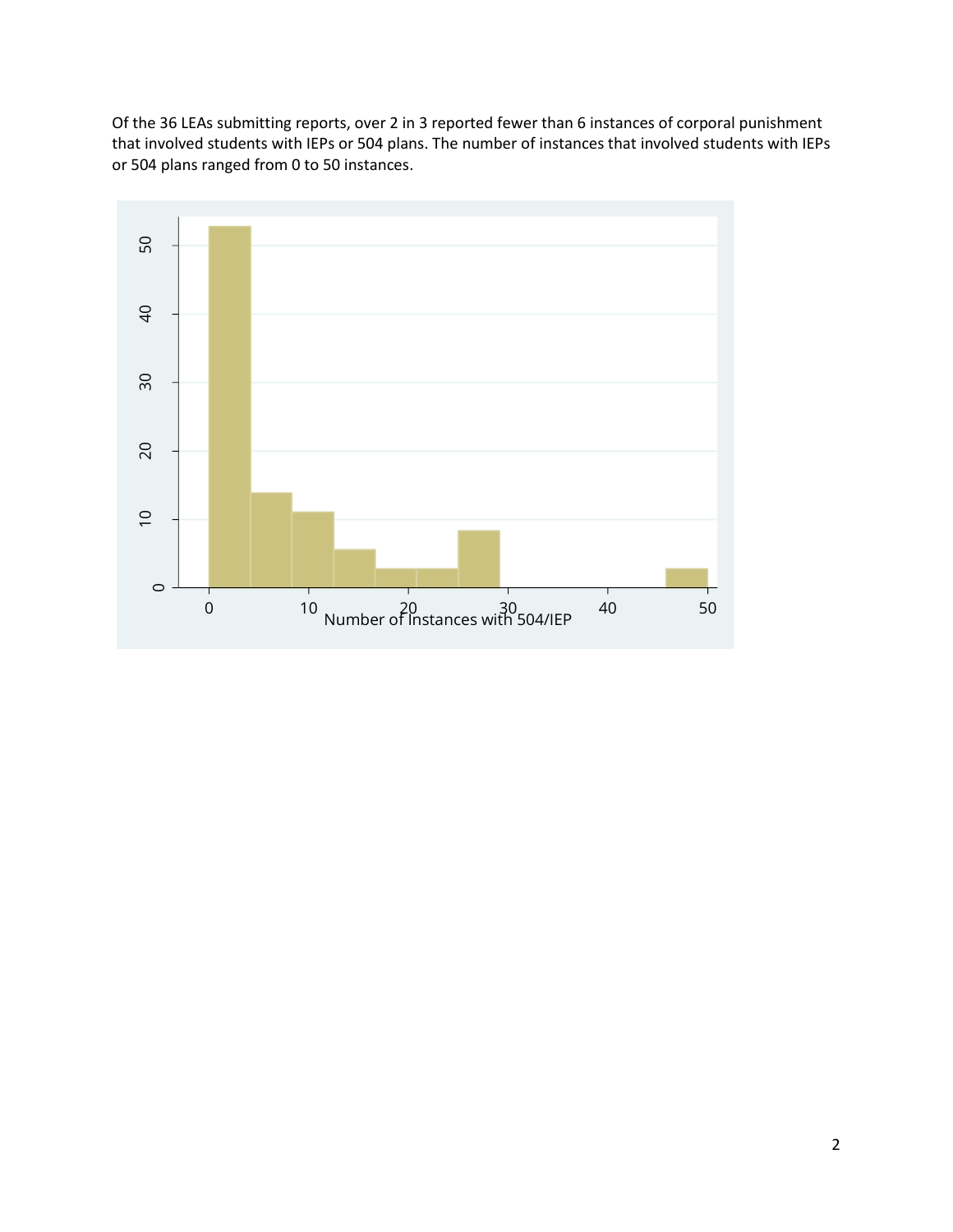25 LEAs reported that their discipline policy does not permit the use of corporal punishment:

| LFA                                  |
|--------------------------------------|
| <b>ACHIEVEMENT SCHOOL DISTRICT--</b> |
| 985                                  |
| ANDERSON COUNTY--010                 |
| ARLINGTON--793                       |
| ATHENS--541                          |
| BLOUNT COUNTY--050                   |
| <b>BRISTOL--821</b>                  |
| CLINTON--011                         |
| COLLIERVILLE--795                    |
| DAVIDSON COUNTY--190                 |
| DICKSON COUNTY--220                  |
| <b>DYER COUNTY--230</b>              |
| GERMANTOWN--796                      |
| GREENEVILLE--301                     |
| <b>JEFFERSON COUNTY--450</b>         |
| KINGSPORT--822                       |
| LAKELAND--797                        |
| <b>LOUDON COUNTY--530</b>            |
| MARYVILLE--052                       |
| ONEIDA--761                          |
| RUTHERFORD COUNTY--750               |
| TN SCHOOL FOR DEAF--964              |
| TULLAHOMA--162                       |
| UNICOI COUNTY--860                   |
| WEST TN SCHOOL FOR DEAF--960         |
| <b>WILSON COUNTY--950</b>            |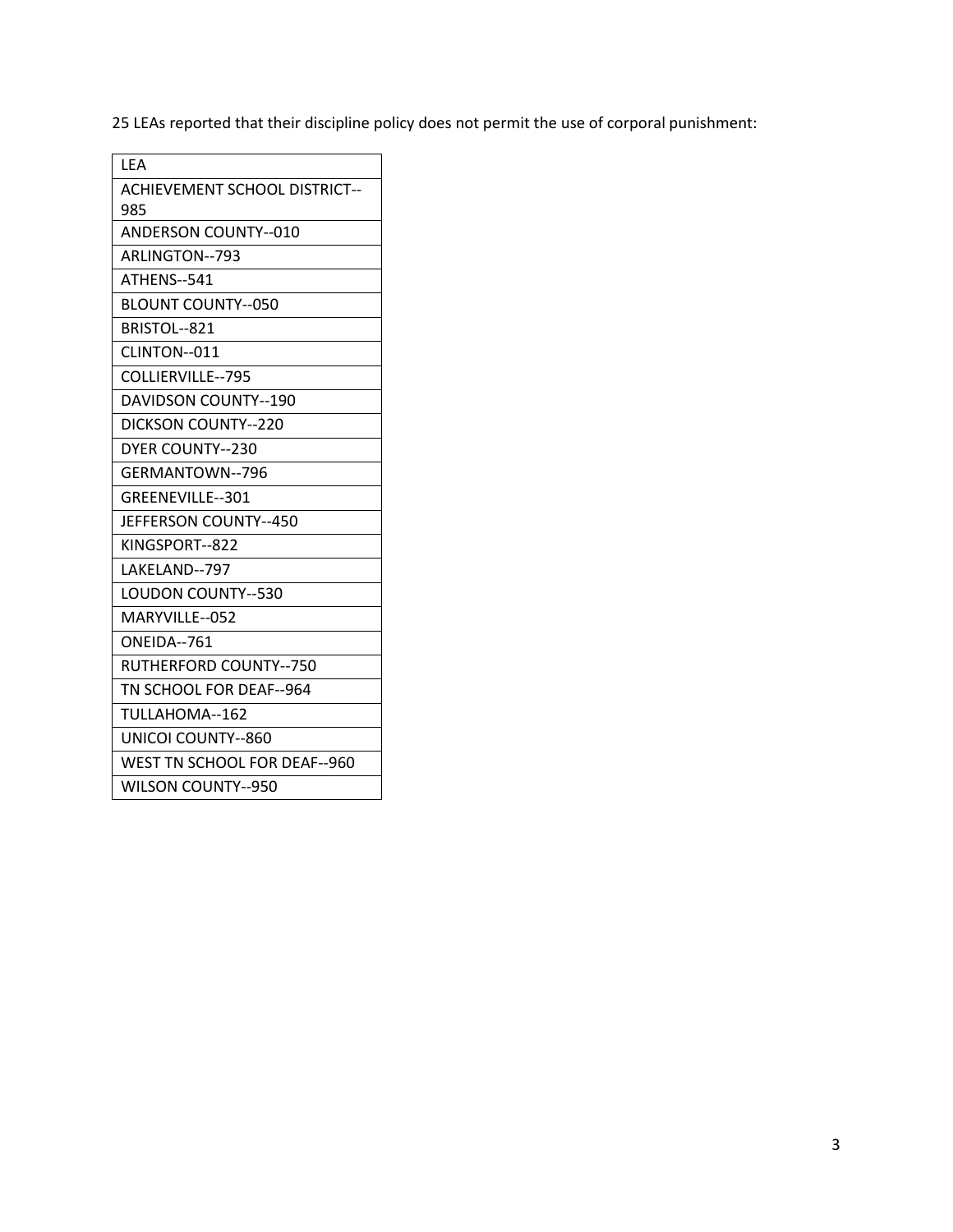17 LEAs reported that their policy permits use of corporal punishment, but they did not record any instances of corporal punishment during the 2019-20 school year.

| LEA name                    |
|-----------------------------|
| BEDFORD COUNTY--020         |
| <b>BENTON COUNTY--030</b>   |
| BRADFORD--274               |
| <b>CROCKETT COUNTY--170</b> |
| DAYTON--721                 |
| FLIZABETHTON--101           |
| <b>FAYETTEVILLE--521</b>    |
| GIBSON CO SP DIST--275      |
| HAMBLEN COUNTY--320         |
| HENDERSON COUNTY--390       |
| HICKMAN COUNTY--410         |
| HUMPHREYS COUNTY--430       |
| JOHNSON COUNTY--460         |
| MII AN--272                 |
| NEWPORT--151                |
| RHEA COUNTY--720            |
| SEQUATCHIE COUNTY--770      |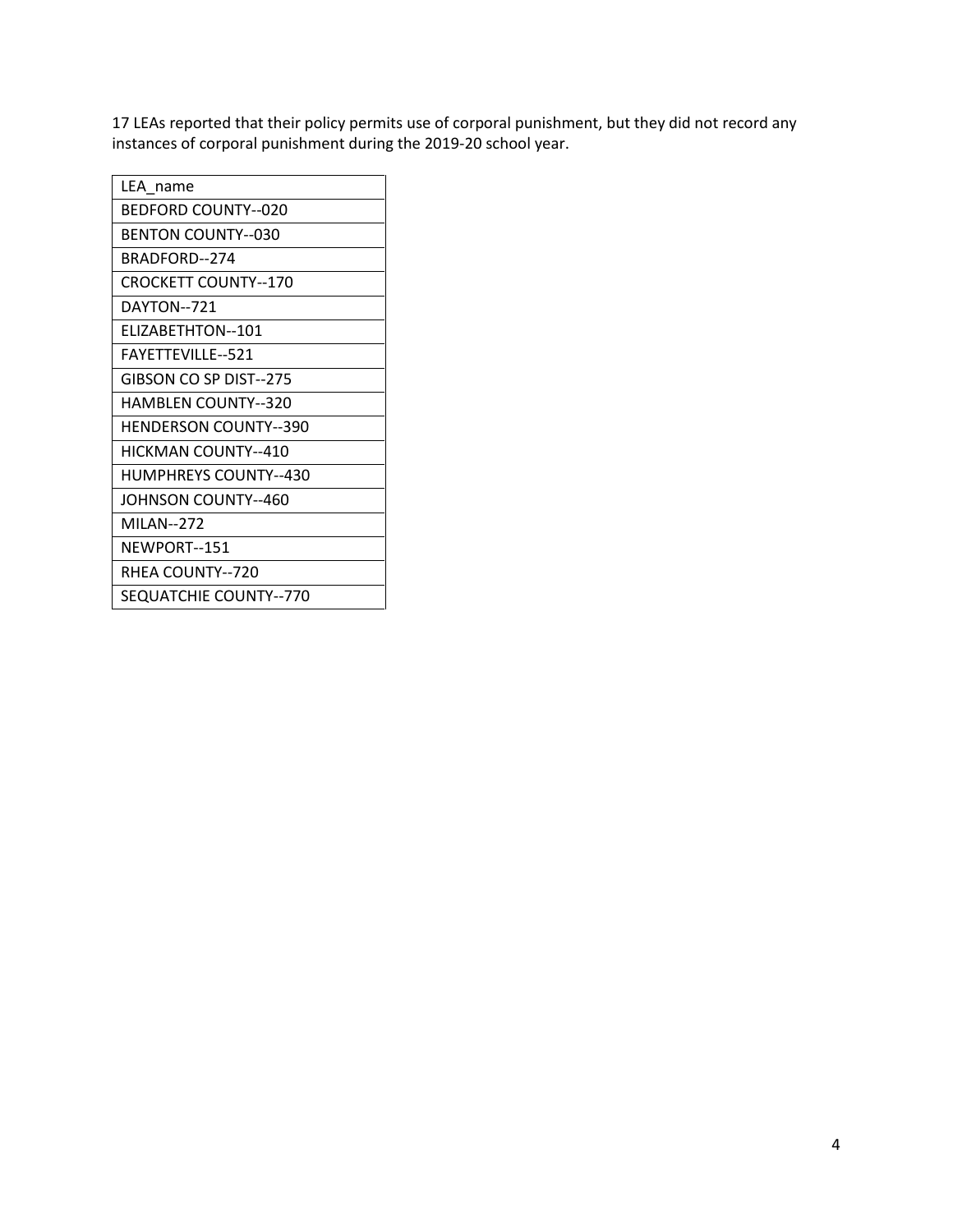36 LEAs submitted Corporal Punishment recording trackers.

| LEA                                | Number    | Number of    |
|------------------------------------|-----------|--------------|
|                                    | οf        | Instances    |
|                                    | Instances | with         |
|                                    |           | 504/IEP      |
| <b>BELLS--172</b>                  | 2         | 0            |
| <b>CANNON COUNTY--080</b>          | 7         | 2            |
| <b>CHESTER COUNTY--120</b>         | 9         | 5            |
| <b>CLAY COUNTY--140</b>            | 28        | 3            |
| <b>CUMBERLAND COUNTY--180</b>      | 83        | 19           |
| ETOWAH--542                        | 8         | 4            |
| <b>FAYETTE COUNTY--240</b>         | 179       | 25           |
| <b>FRANKLIN COUNTY--260</b>        | 2         | 0            |
| GILES COUNTY--280                  | 27        | $\mathbf{1}$ |
| <b>GREENE COUNTY--300</b>          | 10        | 2            |
| <b>GRUNDY COUNTY--310</b>          | 9         | 0            |
| <b>HARDEMAN COUNTY--350</b>        | 22        | 0            |
| <b>HARDIN COUNTY--360</b>          | 65        | 9            |
| HAYWOOD COUNTY--380                | 75        | 21           |
| <b>HENRY COUNTY--400</b>           | 10        | 1            |
| <b>HOLLOW ROCK - BRUCETON--092</b> | 80        | 12           |
| JACKSON COUNTY--440                | 44        | 4            |
| LAUDERDALE COUNTY--490             | 71        | 15           |
| LAWRENCE COUNTY--500               | 24        | 5            |
| LEBANON--951                       | 2         | $\mathbf{1}$ |
| LEWIS COUNTY--510                  | 27        | 9            |
| <b>MARSHALL COUNTY--590</b>        | 129       | 15           |
| MCKENZIE--094                      | 19        | 12           |
| MCMINN COUNTY--540                 | 24        | 1            |
| <b>MCNAIRY COUNTY--550</b>         | 15        | 4            |
| MEIGS COUNTY--610                  | 22        | 6            |
| <b>OVERTON COUNTY--670</b>         | 91        | 28           |
| <b>PARIS--401</b>                  | 42        | 6            |
| PERRY COUNTY--680                  | 1         | 0            |
| PICKETT COUNTY--690                | 7         | 2            |
| <b>SMITH COUNTY--800</b>           | 33        | 2            |
| SWEETWATER--621                    | 11        | 0            |
| TIPTON COUNTY--840                 | 293       | 50           |
| UNION CITY--661                    | 167       | 27           |
| <b>WARREN COUNTY--890</b>          | 11        | 0            |
| WEST CARROLL SP DIST--097          | 53        | 6            |
|                                    |           |              |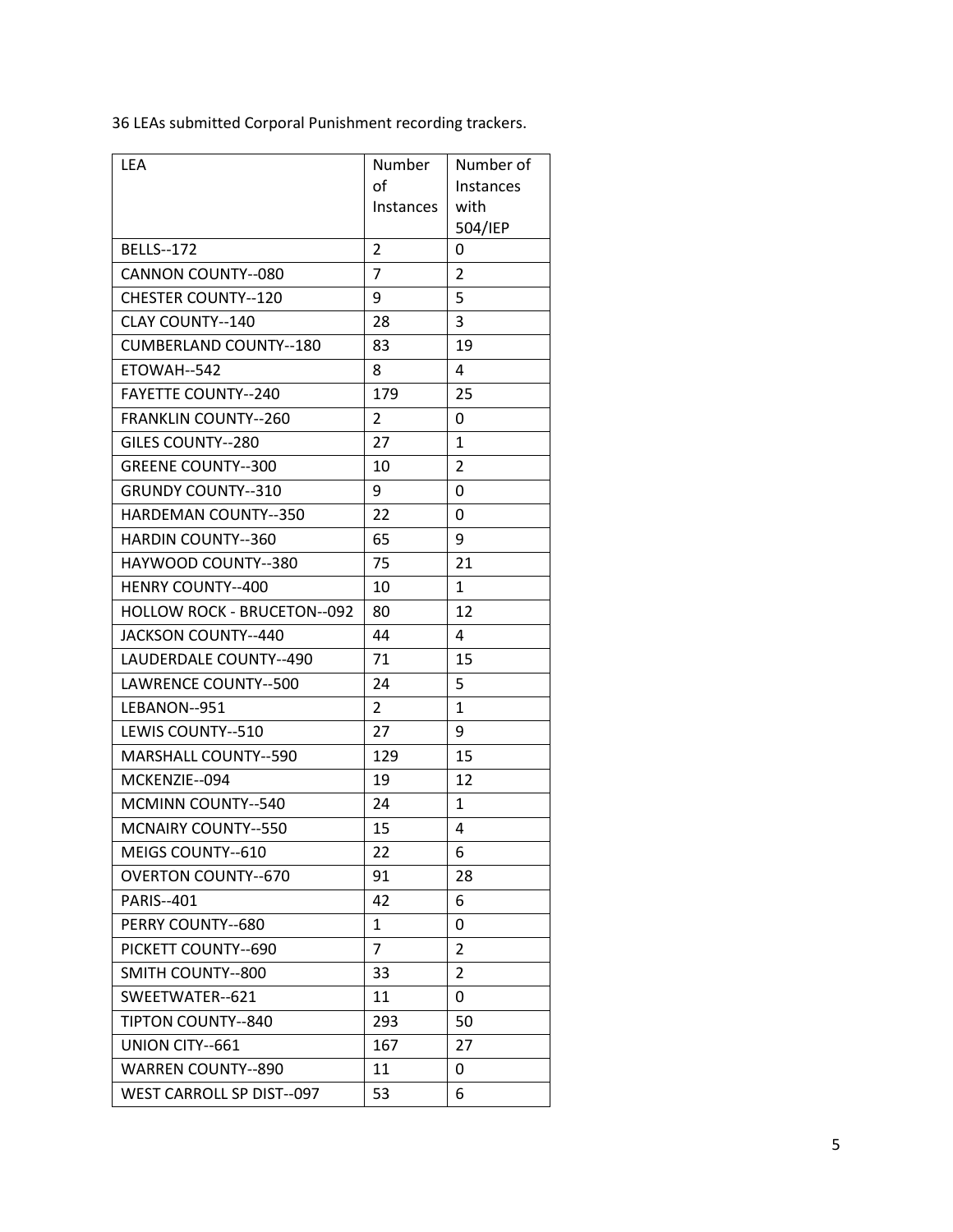| <b>District</b> | District                            |
|-----------------|-------------------------------------|
| Number          |                                     |
| 171             | Alamo                               |
| 51              | Alcoa                               |
| 961             | Alvin C York Institute              |
| 794             | <b>Bartlett</b>                     |
| 40              | <b>Bledsoe County</b>               |
| 60              | <b>Bradley County</b>               |
| 70              | Campbell County                     |
| 90              | <b>Carroll County</b>               |
| 100             | <b>Carter County</b>                |
| 110             | Cheatham County                     |
| 130             | <b>Claiborne County</b>             |
| 61              | Cleveland                           |
| 150             | Cocke County                        |
| 160             | <b>Coffee County</b>                |
| 210             | DeKalb County                       |
| 200             | Decatur County                      |
| 231             | Dyersburg                           |
| 250             | <b>Fentress County</b>              |
| 941             | Franklin SSD                        |
| 290             | <b>Grainger County</b>              |
| 330             | <b>Hamilton County</b>              |
| 340             | <b>Hancock County</b>               |
| 370             | <b>Hawkins County</b>               |
| 420             | <b>Houston County</b>               |
| 271             | <b>Humboldt City Schools</b>        |
| 93              | Huntingdon Special School District  |
| 901             | Johnson City                        |
| 470             | Knox County                         |
| 480             | Lake County                         |
| 531             | Lenoir City                         |
| 391             | Lexington                           |
| 520             | Lincoln County                      |
| 560             | <b>Macon County</b>                 |
| 570             | <b>Madison County</b>               |
| 161             | Manchester                          |
| 580             | <b>Marion County</b>                |
| 600             | <b>Maury County</b>                 |
| 798             | <b>Millington Municipal Schools</b> |

LEAs did not submit corporal punishment data